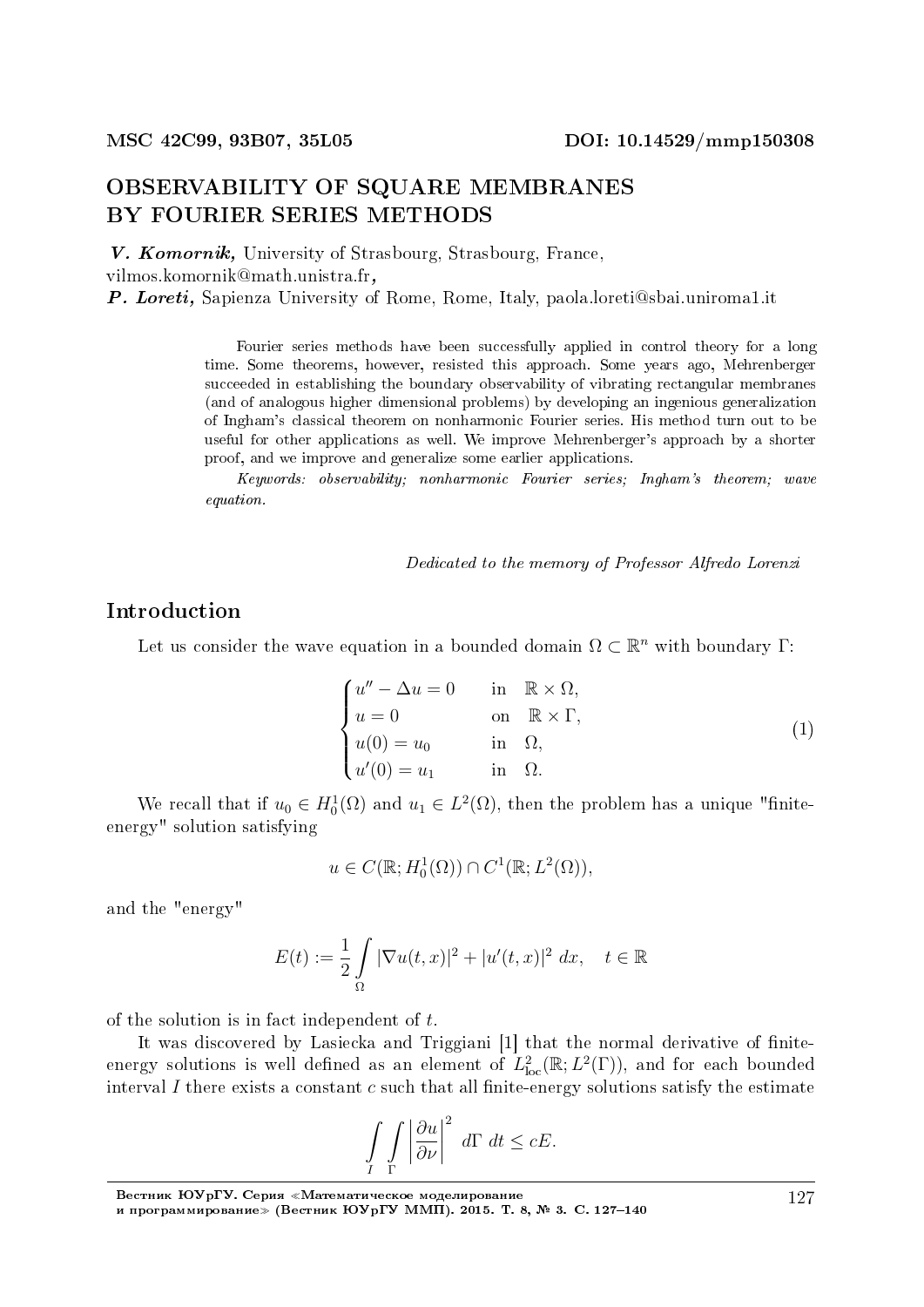Lions [2] gave a simpler proof by using the multiplier method.

Subsequently Ho [3] discovered that the inverse inequality also holds if the interval *I* is long enough. This was improved and generalized by Lions [4,5], who established estimates of the type

$$
E \le c \int\limits_I \int\limits_S \left| \frac{\partial u}{\partial \nu} \right|^2 d\Gamma dt \tag{2}
$$

where *S* is some part of the boundary Γ.

Both Ho and Lions applied the multiplier method. By using deeper tools of microlocal analysis, Bardos, Lebeau and Rauch [6] obtained rather precise necessary conditions and sufficient conditions for the validity of such inverse inequalities involving the choice of S and the length of *I*.

Considering the special case where  $\Omega \subset \mathbb{R}^2$  is a rectangle and *S* is the union of two adjacent sides, the multiplier method yields the optimal condition: *I* has to be longer than twice the diagonal *D* of the rectangle. (In the original proof the optimal condition on *I* was achieved by a somewhat deeper compactness-uniqueness argument; this was replaced by a short elementary proof in [7].)

Many attempts have been made to recover the last result by Fourier series techniques. Eventually, Mehrenberger [8] succeeded in devising such a proof, although under a stronger *√* condition on *I*: he needed  $|I| > 4\sqrt{2}|D|$  instead of  $|I| > 2|D|$ . His main tool was the following clever generalization of a classical theorem of Ingham on nonharmonic Fourier series:

**Theorem 1.** Let  $(\omega_k)_{k=-\infty}^{\infty}$  be a sequence of real numbers, satisfying for some nonnegative integer *n* and for some positive real number  $\gamma$  the following partial gap condition:

 $|\omega_{k'} - \omega_k| \ge |k' - k|\gamma$  whenever  $\max\{|k'|, |k|\} \ge n$ .

Then the following inequality holds for all square summable sequences  $(x_k)_{k=-\infty}^{\infty}$  of complex numbers:

$$
\int\limits_{-R}^{R} \left| \sum\limits_{k=-\infty}^{\infty} x_k e^{i\omega_k t} \right|^2 dt \geq \frac{4R}{\pi} \left( \sum\limits_{|k| \geq n} |x_k|^2 - \frac{\pi^2}{R^2 \gamma^2} \sum\limits_{k=-\infty}^{\infty} |x_k|^2 \right).
$$

We remark that the estimate remains valid by translation invariance if we change the integration interval (*−R, R*) to any other interval of length 2*R*.

This inequality is obvious if  $R \leq \frac{\pi}{2}$  $\frac{\pi}{\gamma}$  because then the right side is nonpositive. For  $R > \frac{\pi}{\gamma}$ , however, the result is delicate: for  $n = 0$  this reduces to the deeper part of Ingham's theorem [9].

Theorem 1 proved to be useful for many other control problems as well [10, 11]. The plan of this paper is the following:

- For the reader's convenience, in Section 1 we briefly reproduce Mehrenberger's proof of Theorem 1, based on Ingham's first method.<sup>1</sup>
- *•* Applying Ingham's second method, in Section 2 we establish a variant of Theorem 1, under a weaker condition on *R*.

<sup>&</sup>lt;sup>1</sup>We recall that Ingham proved his theorem in two different ways.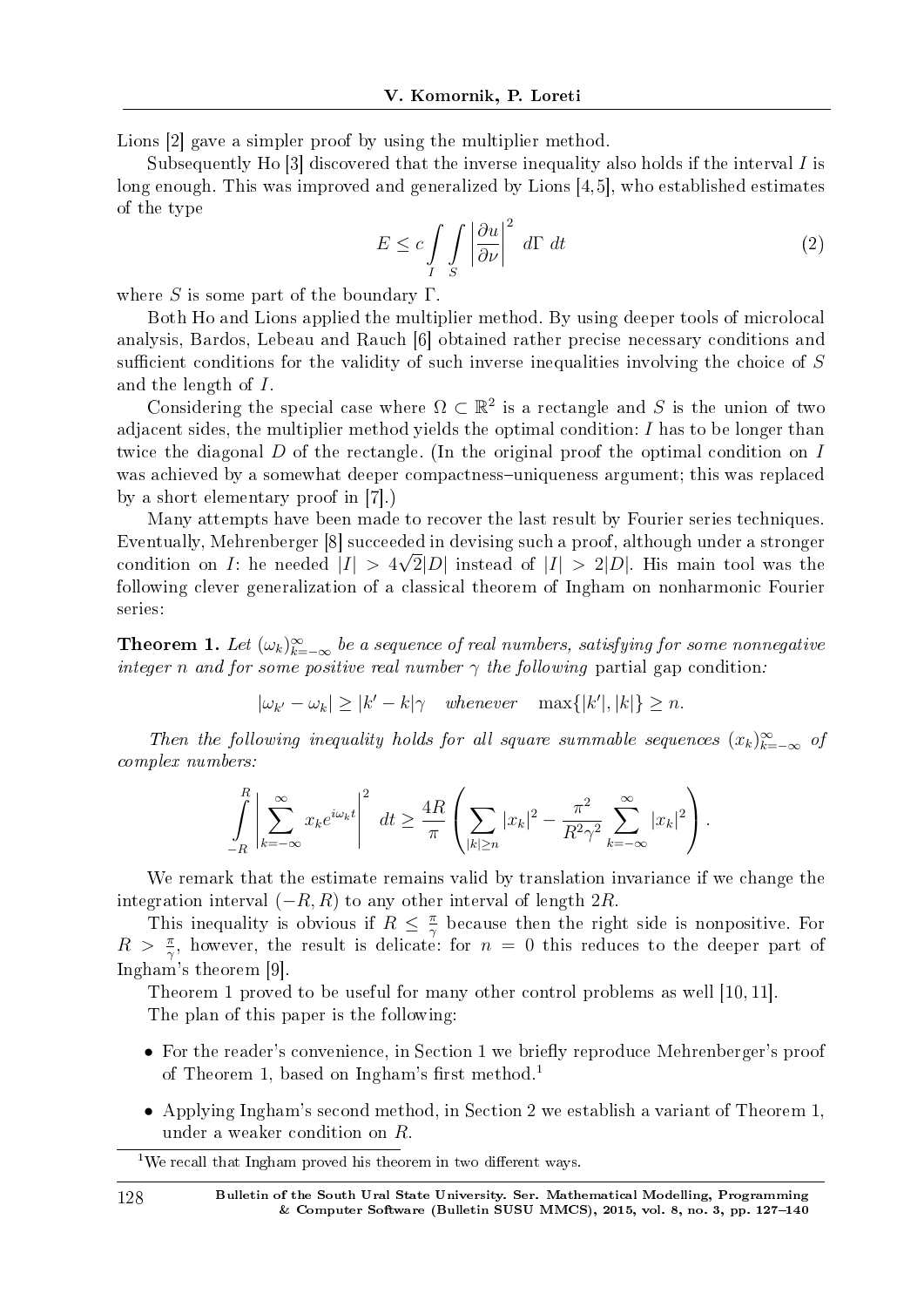- *•* Using the result of Section 2, in Section 3 we weaken the assumption *|I| >* 4 *√*  $2|D|$ for the boundary observability of square membranes to  $|I| > 4$ , 0441 $|D|$ .
- The method of Section 3 may be applied to improve most results of [10] and [11]. We illustrate this in Section 4 by generalizing the last result of [11], by observing a vibrating rectangular membrane on a finite number of horizontal and vertical lines.

### 1. Proof of Theorem 1

We may assume by scaling that  $\gamma > 2$  and  $R = \pi/2$ .

Following Ingham, we introduce the function  $h : \mathbb{R} \to \mathbb{R}$  and its Fourier transform  $H:\mathbb{R}\to\mathbb{R}$  by the formulas

$$
h(t) := \begin{cases} \cos t & \text{if } |t| \le \pi/2, \\ 0 & \text{if } |t| \ge \pi/2 \end{cases}
$$

and

$$
H(x) := \int_{-\infty}^{\infty} h(t)e^{ixt} dt, \quad x \in \mathbb{R}.
$$

If  $x \neq \pm 1$ , then we have

$$
H(x) = \int_{-\infty}^{\infty} h(t)e^{ixt} dt = \int_{-\pi/2}^{\pi/2} \cos t \cos xt dt = \int_{0}^{\pi/2} 2 \cos t \cos xt dt =
$$
  

$$
= \int_{0}^{\pi/2} \cos(x+1)t + \cos(x-1)t dt = \left[\frac{\sin(x+1)t}{x+1} + \frac{\sin(x-1)t}{x-1}\right]_{0}^{\pi/2} =
$$
  

$$
= \frac{\sin(x+1)\frac{\pi}{2}}{x+1} + \frac{\sin(x-1)\frac{\pi}{2}}{x-1} = \frac{\cos\frac{\pi x}{2}}{x+1} - \frac{\cos\frac{\pi x}{2}}{x-1} = \frac{-2\cos\frac{\pi x}{2}}{x^2-1}.
$$

*Proof of Theorem 1.* Since  $0 \leq h \leq 1$ , we have

$$
\int_{-\pi/2}^{\pi/2} \left| \sum_{k=-\infty}^{\infty} a_k e^{i\omega_k t} \right|^2 dt \ge \int_{-\infty}^{\infty} h(t) \left| \sum_{k=-\infty}^{\infty} a_k e^{i\omega_k t} \right|^2 dt = \sum_{\max\{|k'|, |k|\} \ge n} H(\omega_{k'} - \omega_k) a'_k \overline{a_k} + \int_{-\infty}^{\infty} h(t) \left| \sum_{|k| < n} a_k e^{i\omega_k t} \right|^2 dt \ge \sum_{\max\{|k'|, |k|\} \ge n} H(\omega_{k'} - \omega_k) a'_k \overline{a_k} = H(0) \sum_{|k| \ge n} |a_k|^2 + \sum_{\max\{|k'|, |k|\} \ge n} H(\omega_{k'} - \omega_k) a'_k \overline{a_k} \ge H(0) \sum_{|k| \ge n} |a_k|^2 - \sum_{\substack{\max\{|k'|, |k|\} \ge n} |H(\omega_{k'} - \omega_k)|} \frac{|a_k|^2 + |a_{k'}|^2}{2}.
$$

Since the function *H* is even, the last expression does not change if we change the last fraction to  $|a_k|^2$ . Distinguishing in the last sum the cases  $|k| \geq n$  and  $|k| < n$ , it follows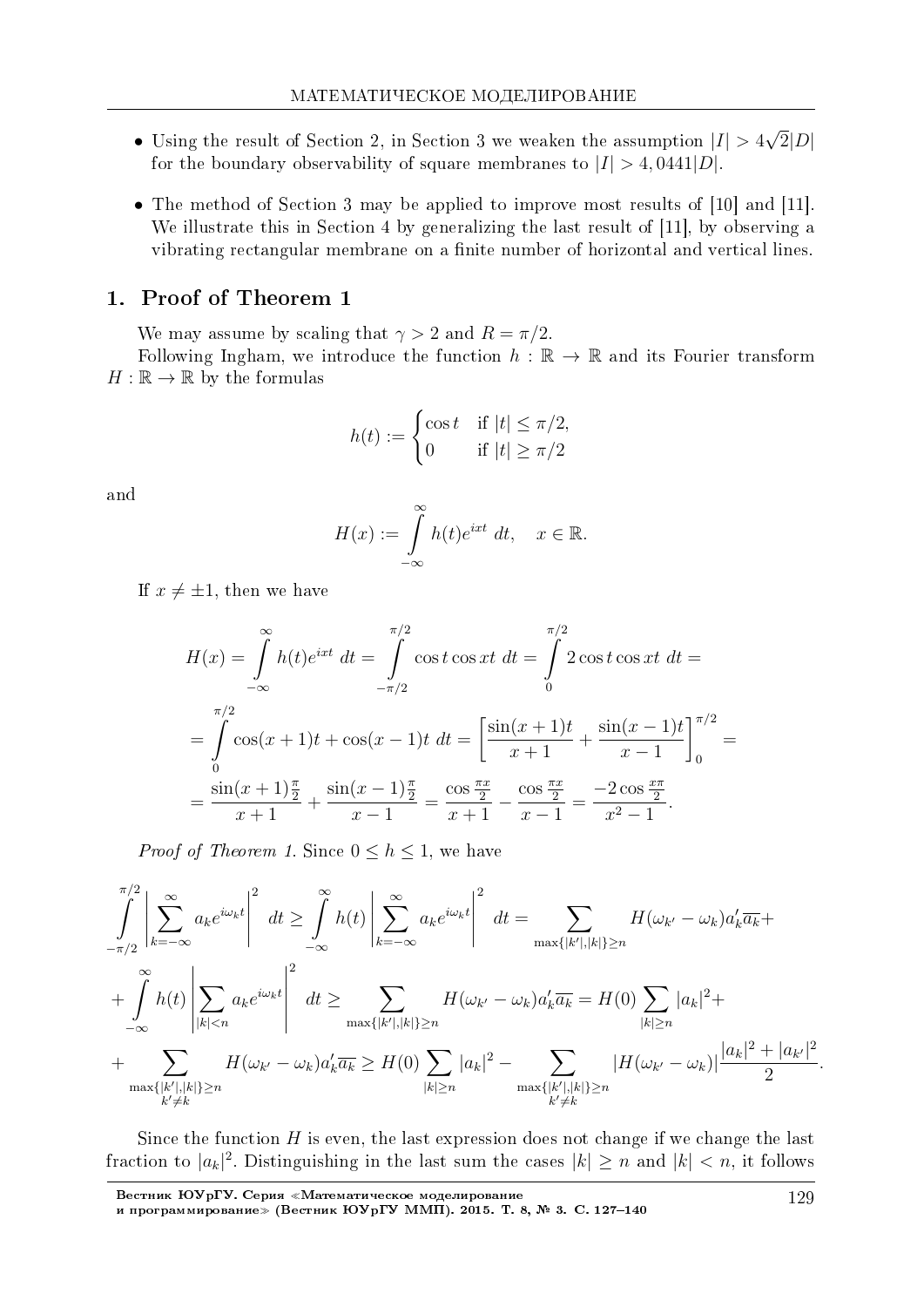that

$$
\int_{-\pi/2}^{\pi/2} \left| \sum_{k=-\infty}^{\infty} a_k e^{i\omega_k t} \right|^2 dt \ge
$$
\n
$$
\ge \sum_{|k| \ge n} |a_k|^2 \left( H(0) - \sum_{k' \ne k} |H(\omega_{k'} - \omega_k)| \right) -
$$
\n
$$
- \sum_{|k| < n} |a_k|^2 \sum_{|k'| \ge n} |H(\omega_{k'} - \omega_k)|.
$$

The proof will be completed if we show the following three relations:

$$
H(0) = 2;
$$
  
\n
$$
\sum_{k' \neq k} |H(\omega_{k'} - \omega_k)| \leq \frac{8}{\gamma^2} \quad \text{if} \quad |k| \geq n;
$$
  
\n
$$
\sum_{|k'| \geq n} |H(\omega_{k'} - \omega_k)| \leq \frac{8}{\gamma^2} \quad \text{if} \quad |k| < n.
$$

The first equality follows at once from the explicit expression of  $H(x)$ . The second and third relations also follow from this expression and from the gap condition  $\gamma > 2$ . Indeed, we have

$$
|H(x)| \le \frac{2}{x^2 - 1}
$$

if  $|x| > 1$ . Since  $\gamma > 2$ , in case  $|k| \geq n$  we have

$$
\sum_{k'\neq k} |H(\omega_{k'} - \omega_k)| \leq \sum_{k'\neq k} \frac{2}{|\omega_{k'} - \omega_k|^2 - 1} \leq \sum_{k'\neq k} \frac{2}{|k' - k|^2 \gamma^2 - 1} \leq \sum_{k'\neq k} \frac{2}{|k' - k|^2 \gamma^2 - \frac{\gamma^2}{4}}
$$

$$
= \frac{8}{\gamma^2} \sum_{k'\neq k} \frac{1}{4|k' - k|^2 - 1} = \frac{8}{\gamma^2} \sum_{m=1}^{\infty} \frac{2}{4m^2 - 1} = \frac{8}{\gamma^2} \sum_{m=1}^{\infty} \left(\frac{1}{2m - 1} - \frac{1}{2m + 1}\right) = \frac{8}{\gamma^2}.
$$

The proof of the third relation is identical.

## 2. A Variant of Mehrenberger's Ingham Type Theorem

Given two positive numbers  $\gamma$  and R, we introduce four continuous even functions  $H,G,h,g:\mathbb{R}\rightarrow\mathbb{R}$  by the following formulas:

 $\Box$ 

$$
H(x) := \begin{cases} \cos \frac{\pi x}{\gamma} & \text{if } x \le \gamma/2; \\ 0 & \text{if } x \ge \gamma/2; \end{cases}
$$

$$
G := R^2(H * H) + H' * H';
$$

$$
h(t) := \int_{-\infty}^{\infty} H(x)e^{itx} dx;
$$

$$
g(t) := \int_{-\infty}^{\infty} G(x)e^{itx} dx.
$$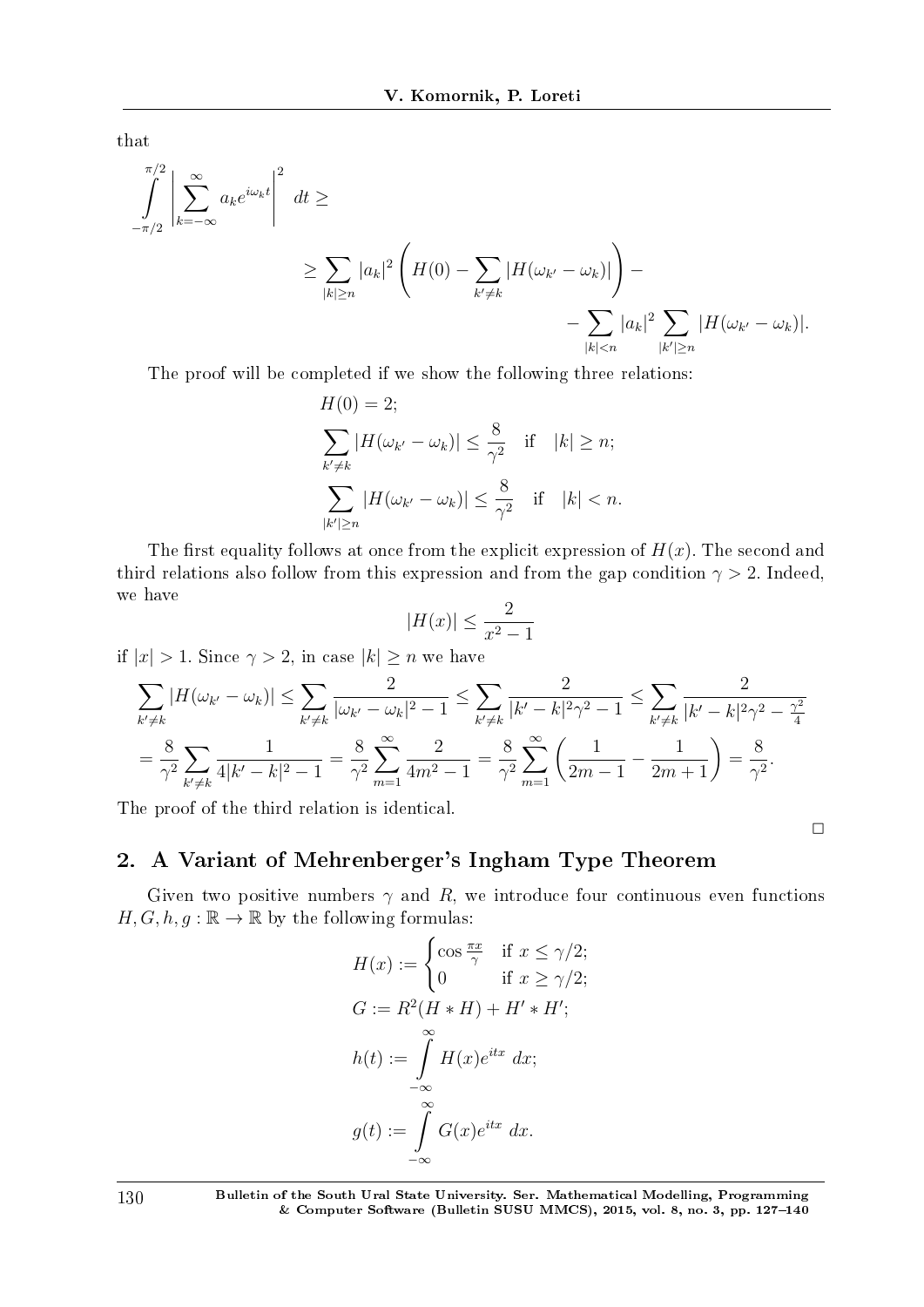We are going to prove the following variant of Theorem 1:

**Theorem 2.** Let  $(\omega_k)_{k=-\infty}^{\infty}$  be a sequence of real numbers, satisfying for some nonnegative integer *n* and for some positive real number  $\gamma$  the partial gap condition

$$
|\omega_{k'} - \omega_k| \ge |k' - k|\gamma \quad whenever \quad \max\{|k'|, |k|\} \ge n. \tag{3}
$$

Then the following inequality holds for all square summable sequences  $(x_k)_{k=-\infty}^{\infty}$  of complex numbers:

$$
\int\limits_{-R}^{R} \left| \sum\limits_{k=-\infty}^{\infty} x_k e^{i\omega_k t} \right|^2 dt \geq \frac{2\pi}{\max|g|} \left( G(0) \sum\limits_{k=-\infty}^{\infty} |x_k|^2 - \max|G| \sum\limits_{|k|< n} |x_k|^2 \right). \tag{4}
$$

We notice that

$$
\alpha := \max |g| = \max_{[-R,R]} g < \infty \quad \text{and} \quad \beta := \max |G| = \max_{[-\gamma,\gamma]} |G| < \infty.
$$

The first relation follows from the formula  $g(t) = (R^2 - t^2)h(t)^2$  implying that  $g \ge 0$  in [*−R, R*] and *g ≤* 0 outside [*−R, R*]. The second one holds because *G* vanishes outside [*−γ, γ*].

Since *g* and *G* do not vanish identically, we have also  $\alpha, \beta > 0$ .

Proof. We write

$$
x(t) := \sum_{k=-\infty}^{\infty} a_k e^{i\omega_k t}
$$

for brevity.

Using the Fourier inversion formula

$$
\int_{-\infty}^{\infty} g(t)e^{-itx} dt = 2\pi G(x)
$$

we have

$$
\alpha \int\limits_{-R}^{R} |x(t)|^2 \, dt \ge \int\limits_{-\infty}^{\infty} g(t) |x(t)|^2 \, dt = 2\pi \sum\limits_{k,k'=-\infty}^{\infty} G(\omega_k - \omega_{k'}) x_k \overline{x_{k'}}.
$$
 (5)

Since  $G = 0$  outside  $[-\gamma, \gamma]$ , applying (3) the last sum is equal to

$$
G(0) \sum_{k=-\infty}^{\infty} |x_k|^2 + \sum_{\substack{|k| < n \\ |k'| < n \\ k \neq k'}} G(\omega_k - \omega_{k'}) x_k \overline{x_{k'}}.
$$

Remarking that

$$
\sum_{\substack{|k|
$$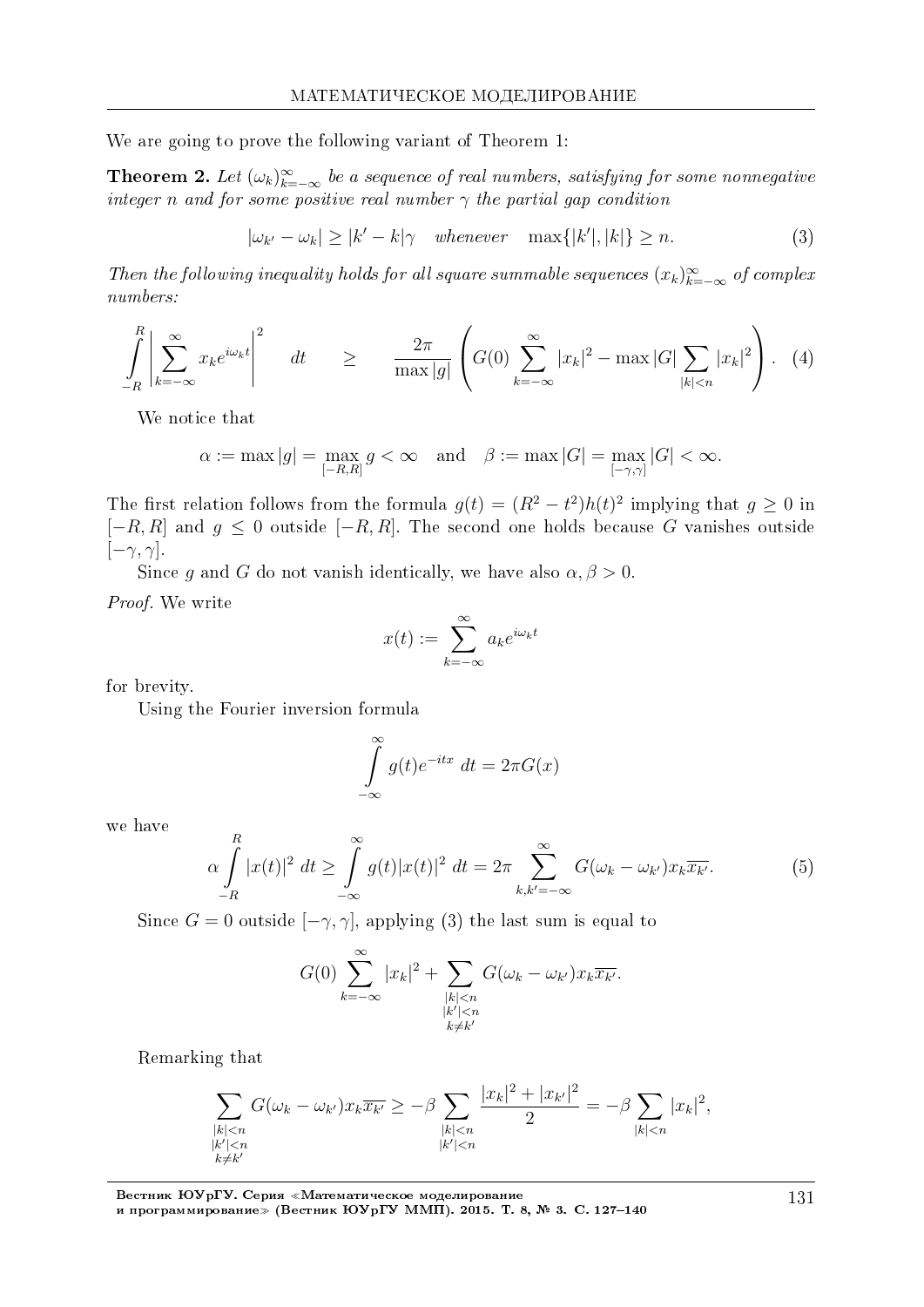we deduce from (5) the inequality

$$
\int_{-R}^{R} |x(t)|^2 dt \ge \frac{2\pi}{\alpha} \left( G(0) \sum_{k=-\infty}^{\infty} |x_k|^2 - \beta \sum_{|k| < n} |x_k|^2 \right),
$$

 $\Box$ 

i.e., (4).

Remark 1. For the purposes of the next section we determine explicitly the function *G*. For  $\gamma = \pi$  an easy computation leads to the expressions<sup>2</sup>

$$
g(t) = \tilde{g}(t) := \frac{4(R^2 - t^2)}{(1 + t)^2 (1 - t)^2} \cos^2 \frac{\pi t}{2}
$$

and

$$
2G(x) = \tilde{G}(x) := \begin{cases} (R^2 + 1)\sin x + (R^2 - 1)(\pi - x)\cos x, & \text{if } x \le \pi; \\ 0, & \text{if } x \ge \pi. \end{cases}
$$

The general case hence follows by a change of variable.<sup>3</sup> Setting  $c := \pi/\gamma$  we have  $H(x) = \tilde{H}(cx),$ 

$$
h(t) = \int H(x)e^{itx} dx = \int \tilde{H}(cx)e^{i(t/c)(cx)} dx = c^{-1} \int \tilde{H}(cx)e^{i(t/c)(cx)} d(cx) = c^{-1}\tilde{h}(t/c);
$$

$$
G(x) = R^2(H * H)(x) + (H' * H')(x) = R^2 \int H(y)H(x - y) dy +
$$
  
+ 
$$
\int H'(y)H'(x - y) dy = R^2 \int \tilde{H}(cy)\tilde{H}(cx - cy) dy + c^2 \int \tilde{H}'(cy)\tilde{H}'(cx - cy) dy =
$$
  
= 
$$
c^{-1}R^2 \int \tilde{H}(z)\tilde{H}(cx - z) dz + c \int \tilde{H}'(z)\tilde{H}'(cx - z) dz
$$
  
= 
$$
c \left(\frac{R^2}{c^2}(\tilde{H} * \tilde{H}) + (\tilde{H}' * \tilde{H}')\right)(cx);
$$

$$
g(t) = \int G(x)e^{itx} dx = c^{-1}R^2 \int (\tilde{H} * \tilde{H})(cx)e^{itx} dx + c \int (\tilde{H}' * \tilde{H}') (cx)e^{itx} dx =
$$
  
\n
$$
= c^{-1}R^2 \int (\tilde{H} * \tilde{H})(cx)e^{i(t/c)(cx)} dx + c \int (\tilde{H}' * \tilde{H}') (cx)e^{i(t/c)(cx)} dx =
$$
  
\n
$$
= c^{-2}R^2 \int (\tilde{H} * \tilde{H})(z)e^{i(t/c)z} dz + \int (\tilde{H}' * \tilde{H}') (z)e^{i(t/c)z} dz =
$$
  
\n
$$
= c^{-2}R^2 \int (\tilde{H} * \tilde{H})(z)e^{i(t/c)z} dz - c^{-2}t^2 \int (\tilde{H} * \tilde{H})(z)e^{i(t/c)z} dz = c^{-2}(R^2 - t^2)\tilde{h}^2(t/c).
$$

<sup>2</sup>See [12, pp. 62 and 64.].

<sup>3</sup>All integrals will be taken over R.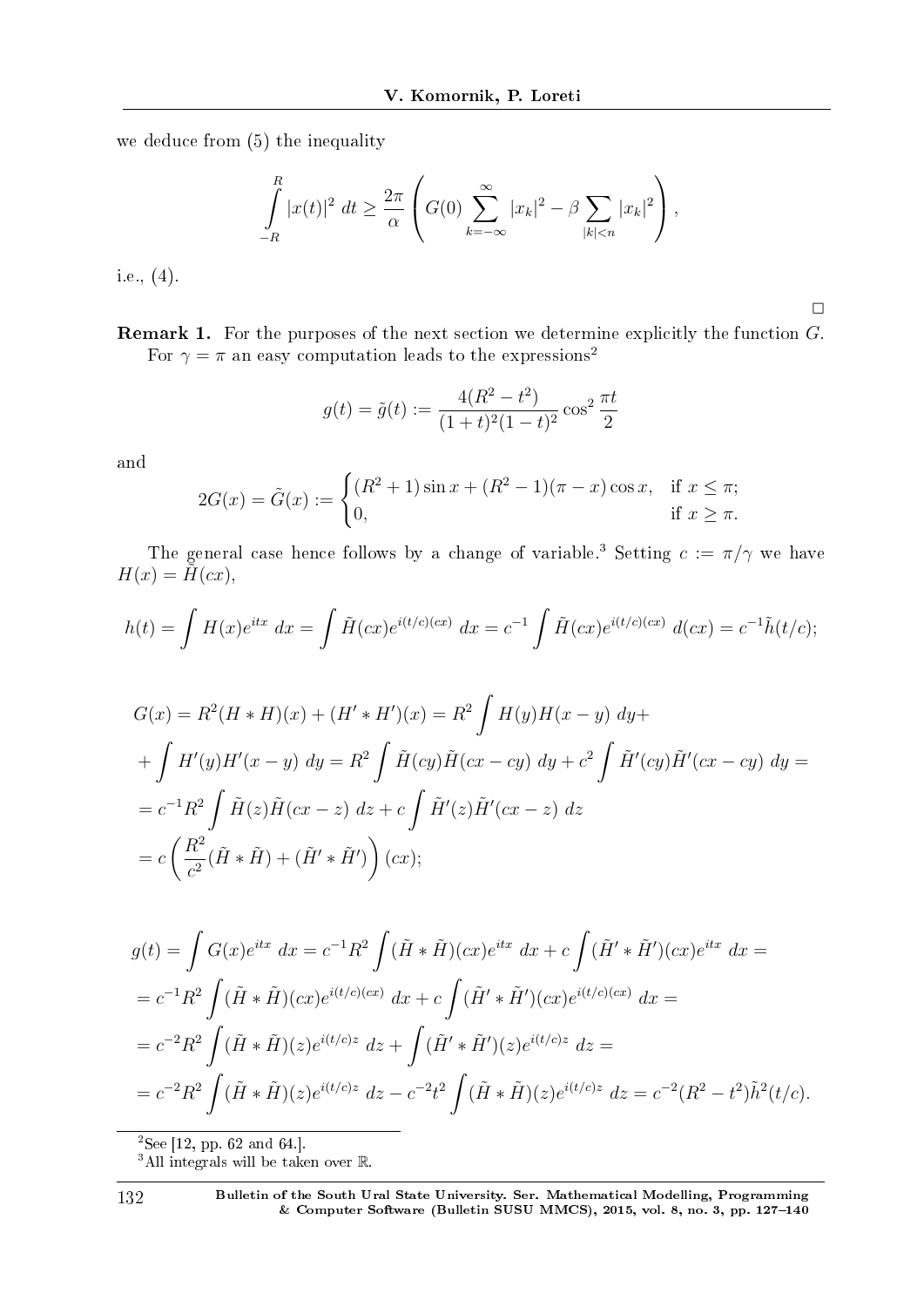#### 3. Boundary Observability of Square Membranes I

We investigate the validity of the inverse inequality (2) for the solutions of (1) when  $\Omega$  is a square membrane with diagonal *D*. (The computations of this section may be easily adapted to general rectangular domains but the results are less elegant.)

We are going to prove the following

**Proposition 1.** If  $|I| > 4,0441|D|$ , then the finite energy solutions of (1) satisfy the estimate (2).

Since our assumption is between  $|I| > 4$ *√*  $2|D|$  and the optimal condition  $|I| > 2|D|$ , our result is weaker than the result obtained by the multiplier method, but stronger than the first theorem found in  $[8]$  by Fourier series techniques.

Remark 2. As in [8], the proof of the proposition, given below, may be adapted to higher dimensions when Ω is an *N*-dimensional interval, and *S* is the union of the sides of  $\Omega$  having a common vertex. Furthermore, we may consider various other (mixed) boundary conditions such that the corresponding eigenfunctions are still products of sine and cosine functions.

For the proof we assume by scaling that  $\Omega = (0, \pi) \times (0, \pi)$  and

$$
S := \{(x_1, x_2) \in [0, \pi] \times [0, \pi] : x_1 = 0 \text{ or } x_2 = 0\}
$$

is the union of two adjacent sides.

We recall that the solutions of (1) are given by the series

$$
u(t, x_1, x_2) = \sum_{k_1=1}^{\infty} \sum_{k_2=1}^{\infty} \left( a_k e^{i|k|t} + b_k e^{-i|k|t} \right) \sin(k_1 x_1) \sin(k_2 x_2), \tag{6}
$$

with the usual notation  $|k| := \sqrt{k_1^2 + k_2^2}$ , and that the complex coefficients satisfy the equality (see, e.g., [11, (3.7)])

$$
E = \frac{\pi^2}{4} \sum_{k_1=1}^{\infty} \sum_{k_2=1}^{\infty} |k|^2 \left( |a_k|^2 + |b_k|^2 \right).
$$
 (7)

Turning to the study of the boundary integral first we observe that

$$
\int_{-R}^{R} \int_{0}^{\pi} \left| \frac{\partial u}{\partial x_{2}}(t, x_{1}, 0) \right|^{2} dx_{1} dt =
$$
\n
$$
= \int_{-R}^{R} \int_{0}^{\pi} \left| \sum_{k_{1}=1}^{\infty} \sum_{k_{2}=1}^{\infty} k_{2} \left( a_{k} e^{i|k|t} + b_{k} e^{-i|k|t} \right) \sin(k_{1} x_{1}) \right|^{2} dx_{1} dt =
$$
\n
$$
= \frac{\pi}{2} \sum_{k_{1}=1}^{\infty} \int_{-R}^{R} \left| \sum_{k_{2}=1}^{\infty} \left( k_{2} a_{k} e^{i|k|t} + k_{2} b_{k} e^{-i|k|t} \right) \right|^{2} dt. \tag{8}
$$

We need the following lemma:

Вестник ЮУрГУ. Серия «Математическое моделирование и программирование≫ (Вестник ЮУрГУ ММП). 2015. Т. 8, № 3. C. 127–140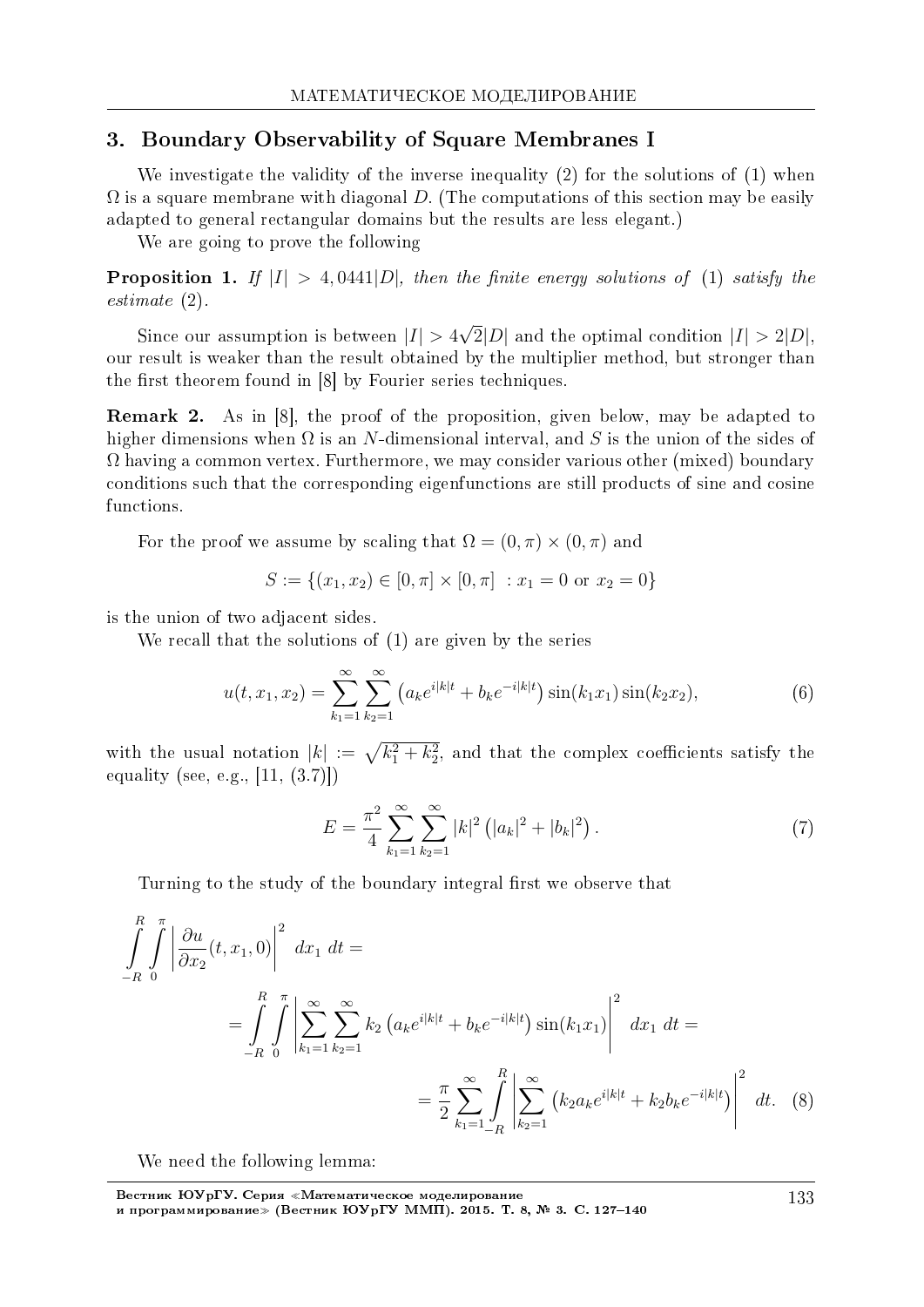**Lemma 1.** Fix an integer  $N \geq 2$  and  $N - 1$  integers  $k_1, \ldots, k_{N-1} \geq 1$ . If  $k_N, k'_N$  are two positive integers satisfying

$$
\max\{k_N,k'_N\}\geq \max\{k_1,\ldots,k_{N-1}\},\
$$

then

$$
\left| \sqrt{k_1^2 + \dots + k_{N-1}^2 + k_N^2} - \sqrt{k_1^2 + \dots + k_{N-1}^2 + (k_N')^2} \right| \geq (\sqrt{N} - \sqrt{N-1})|k_N - k_N'|.
$$

This lemma improves a result in [8] by increasing the constant 1*/*2  $\frac{1}{2}\sqrt{N}$  to  $\sqrt{N}$  − *√N* − 1. For example, we get  $\sqrt{2}$  − 1 ≈ 0,41 instead of  $1/2\sqrt{2}$  ≈ 0,35 if *N* = Proof. Assuming by symmetry that  $k_N > k'_N$  and setting  $s := k_1^2 + \cdots + k_{N-1}^2$  for brevity, we have  $s \leq (N-1)k_N^2$ , and

$$
\frac{|\sqrt{s+k_N^2} - \sqrt{s+(k_N')^2}|}{|k_N - k_N'|} = \frac{\sqrt{s+k_N^2} - \sqrt{s+(k_N')^2}}{k_N - k_N'} =
$$
  
= 
$$
\frac{k_N + k_N'}{\sqrt{s+k_N^2} + \sqrt{s+(k_N')^2}} \ge \frac{k_N + k_N'}{\sqrt{Nk_N^2} + \sqrt{(N-1)k_N^2 + (k_N')^2}}.
$$

Setting  $x := k'_{N}/k_{N} \in (0,1)$  for brevity, the last expression is equal to

$$
f(x) := \frac{1+x}{\sqrt{N} + \sqrt{N-1+x^2}}.
$$

The lemma follows because  $f(x) > f(0) = \sqrt{N} - \frac{1}{2}$ *√ N* − 1 for all  $x \in (0, 1)$ .

Indeed, *f* is strictly increasing because

$$
f'(x) = \frac{1}{(\sqrt{N} + \sqrt{N - 1 + x^2})^2} \left( \sqrt{N} + \frac{N - 1 - x}{\sqrt{N - 1 + x^2}} \right) > 0
$$

for all  $x \in (0, 1)$ .

 $\Box$ 

Using the case  $N = 2$  of this lemma we may estimate the last integrals in (8) by applying Theorem 2 with  $n = k_1$  and  $\gamma = \sqrt{2} - 1$  for each fixed  $k_1$ . This yields the following inequality:

$$
\frac{\alpha}{\pi^2} \int_{-R}^{R} \int_{0}^{\pi} \left| \frac{\partial u}{\partial x_2}(t, x_1, 0) \right|^2 dx_1 dt \ge
$$
\n
$$
\geq G(0) \sum_{k_1=1}^{\infty} \sum_{k_2=1}^{\infty} k_2^2 (|a_k|^2 + |b_k|^2) - \beta \sum_{k_1=1}^{\infty} \sum_{k_2 < k_1} k_2^2 (a_k|^2 + |b_k|^2) \ge
$$
\n
$$
\geq G(0) \sum_{k_1=1}^{\infty} \sum_{k_2=1}^{\infty} k_2^2 (|a_k|^2 + |b_k|^2) - \frac{\beta}{2} \sum_{k_1=1}^{\infty} \sum_{k_2 < k_1} |k|^2 (|a_k|^2 + |b_k|^2).
$$

134 Bulletin of the South Ural State University. Ser. Mathematical Modelling, Programming & Computer Software (Bulletin SUSU MMCS), 2015, vol. 8, no. 3, pp.  $127-140$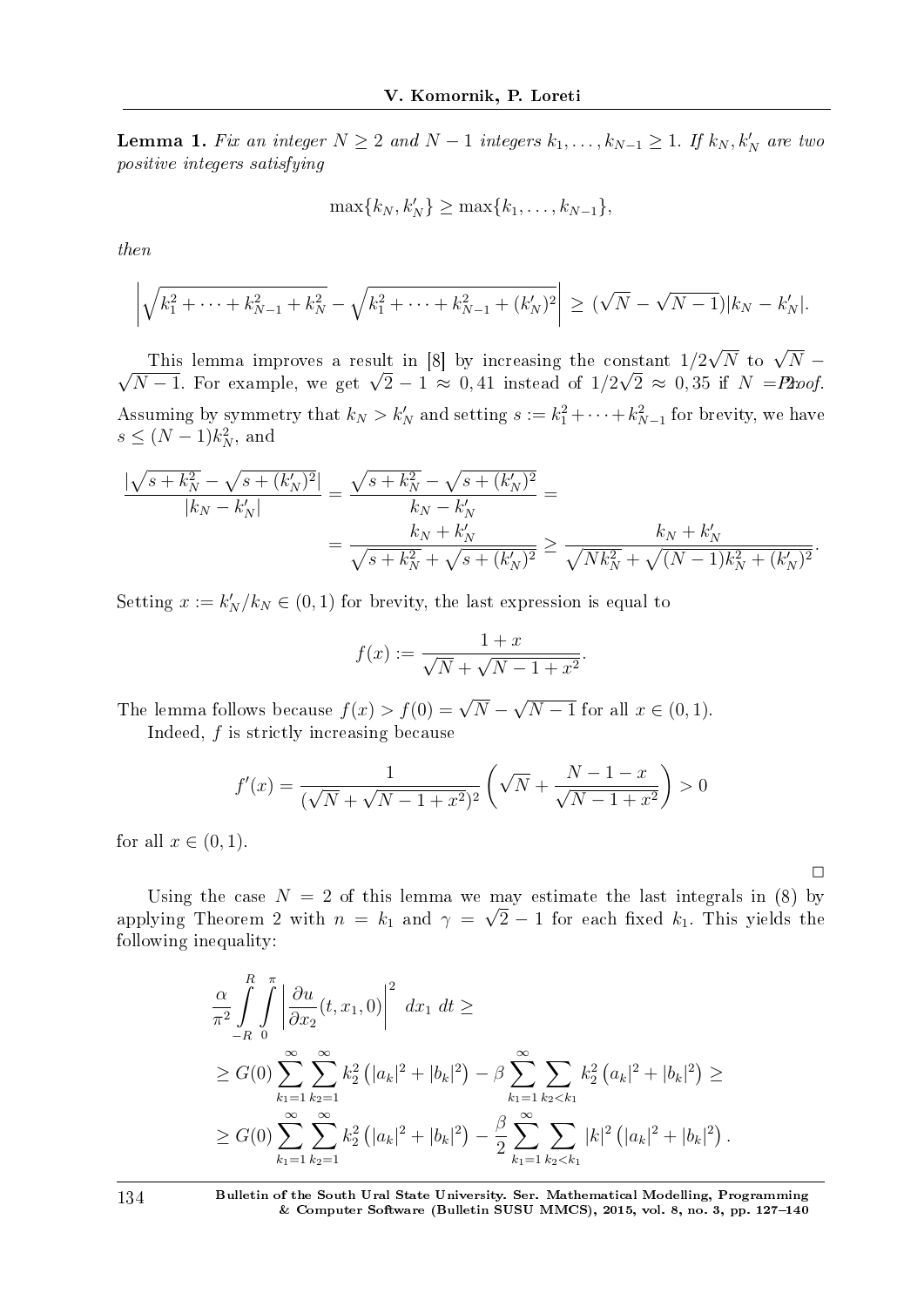By symmetry we also have

$$
\frac{\alpha}{\pi^2} \int_{-R}^{R} \int_{0}^{\pi} \left| \frac{\partial u}{\partial x_1}(t, 0, x_2) \right|^2 dx_2 dt \ge
$$
\n
$$
\geq G(0) \sum_{k_1=1}^{\infty} \sum_{k_2=1}^{\infty} k_1^2 \left( |a_k|^2 + |b_k|^2 \right) - \frac{\beta}{2} \sum_{k_2=1}^{\infty} \sum_{k_1 < k_2} |k|^2 \left( |a_k|^2 + |b_k|^2 \right).
$$

Adding the two inequalities we conclude that

$$
\int_{-R}^R \int \left| \frac{\partial u}{\partial \nu} \right|^2 d\Gamma dt \geq \frac{\pi^2}{\alpha} \left( G(0) - \frac{\beta}{2} \right) \sum_{k_1=1}^{\infty} \sum_{k_2=1}^{\infty} |k|^2 \left( |a_k|^2 + |b_k|^2 \right).
$$

Taking  $(7)$  into account we obtain our final estimate:

$$
\int_{-R}^{R} \int_{S} \left| \frac{\partial u}{\partial \nu} \right|^2 d\Gamma dt \ge \frac{4G(0) - 2\beta}{\alpha} E.
$$

It remains to choose  $R > 0$  so as to satisfy  $4G(0) - 2\beta > 0$ , i.e.,

$$
\max G < 2G(0).
$$

In view of the last remark of the preceding section this is equivalent to the inequality

$$
(K+1)\sin x + (K-1)(\pi - x)\cos x < 2(K-1)\pi,
$$

for all  $0 < x \leq \pi$ , where we write  $K := R^2 \gamma^2 / \pi^2$  for brevity. This is equivalent to

$$
\frac{K+1}{K-1} < \frac{2\pi + (x - \pi)\cos x}{\sin x}
$$

for all  $0 < x \leq \pi$ , and this is satisfied by a simple computation if  $\frac{K+1}{K-1} < 5,97$ , which in turn is satisfied if  $K > 1,403$ . This is equivalent to<sup>4</sup>

$$
R > \sqrt{1,403}\pi/\gamma \approx 1,18448301\pi/\gamma.
$$

Using the value  $\gamma =$ *√*  $(2 - 1$  we arrive finally to the sufficient condition  $R > 2,859594947\pi$ of the proposition.

## 4. Internal Observability of Square Membranes

We continue to consider sufficiently smooth solutions of  $(3)$ . The following notion was introduced in [13] and generalized in [11]:

<sup>&</sup>lt;sup>4</sup>This is better than the condition  $R > \sqrt{2\pi}/\gamma$  in [8].

Вестник ЮУрГУ. Серия «Математическое моделирование и программирование≫ (Вестник ЮУрГУ ММП). 2015. Т. 8, № 3. C. 127–140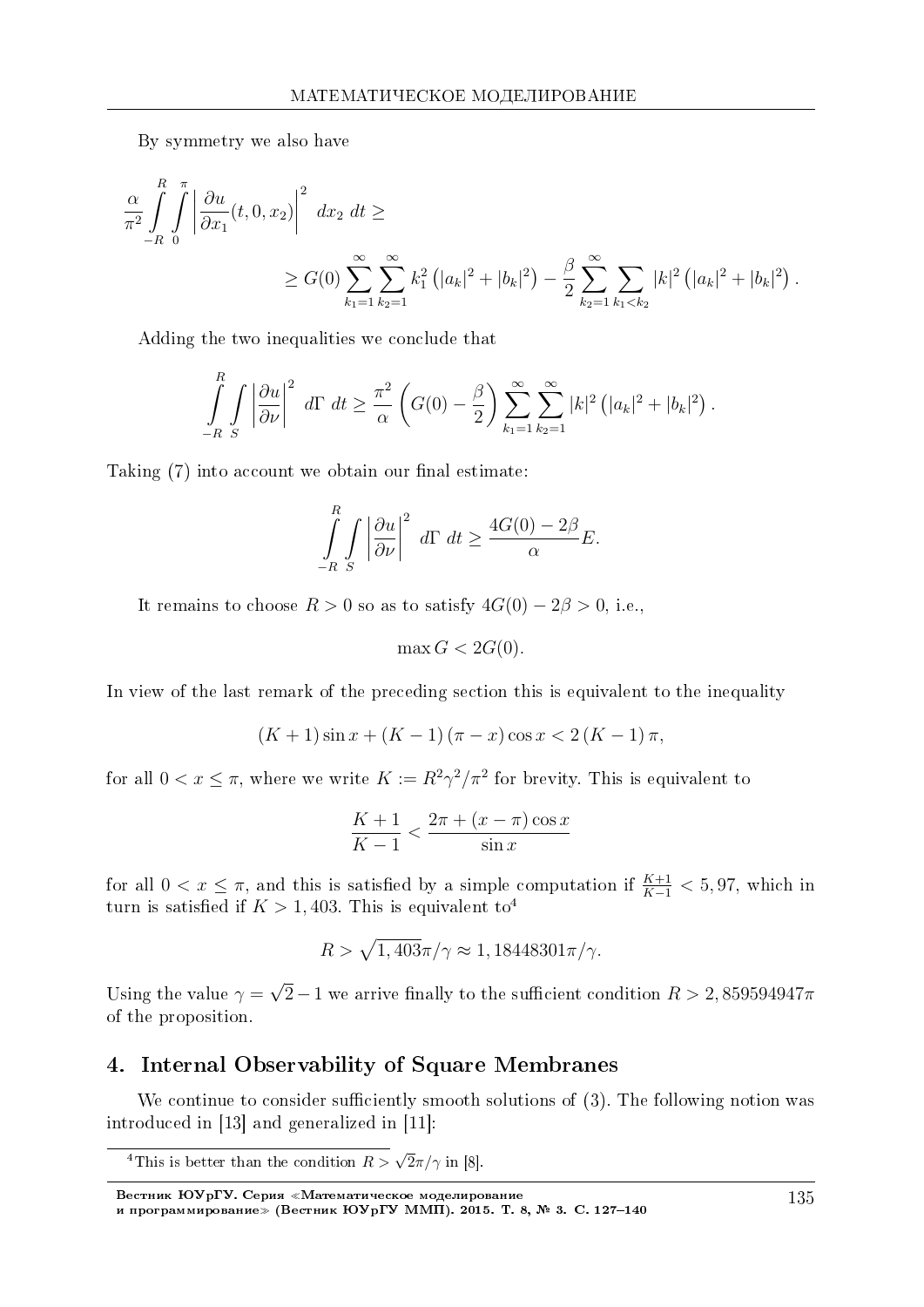**Definition 1.** A function  $f \in L^1(0, \pi)$  is p-cyclic for some integer  $p \geq 2$  if its  $2\pi$ -periodic odd extension satisfies the equality

$$
\sum_{k=1}^{p} f\left(t + \frac{2k\pi}{p}\right) = 0
$$

*for almost all*  $t \in \mathbb{R}$ .

We fix two integers  $p, q \geq 2$  and we consider only smooth solutions of (3) whose initial data are *p*-cyclic in the first variable  $x_1$  and *q*-cyclic in the second variable  $x_2$ . We observe the solutions simultaneously on  $p-1$  vertical lines and  $q-1$  horizontal lines, given by the equations

$$
x_1 = \frac{j\pi}{p}
$$
,  $j = 1, ..., p - 1$  and  $x_2 = \frac{j\pi}{q}$ ,  $j = 1, ..., q - 1$ .

We call these solutions  $(p, q)$ -cyclic; see the figure below.



Our purpose is to prove the following theorem:

**Theorem 3.** If  $p = q$  and

$$
R > \frac{(2+\sqrt{2})\pi}{p},\tag{9}
$$

then there exists a positive constant  $c = c(R)$  such that all  $(p, q)$ -cyclic solutions of (1) satisfy the inequality

$$
cE \le \sum_{j=1}^{p-1} \int\limits_{-R}^{R} \int\limits_{0}^{\pi} \left| u'\left(t, \frac{j\pi}{p}, z\right) \right|^2 + \left| u'\left(t, z, \frac{j\pi}{p}\right) \right|^2 \, dz \, dt.
$$

We will carry out the proof without using the condition  $p = q$ , obtaining the estimate

$$
cE \leq \sum_{j=1}^{p-1} \int\limits_{-R}^{R} \int\limits_{0}^{\pi} |u'(t, j\pi/p, x_2)|^2 dx_2 dt + \sum_{j=1}^{q-1} \int\limits_{-R}^{R} \int\limits_{0}^{\pi} |u'(t, x_1, j\pi/q)|^2 dx_1 dt
$$

136 Bulletin of the South Ural State University. Ser. Mathematical Modelling, Programming  $&$  Computer Software (Bulletin SUSU MMCS), 2015, vol. 8, no. 3, pp. 127-140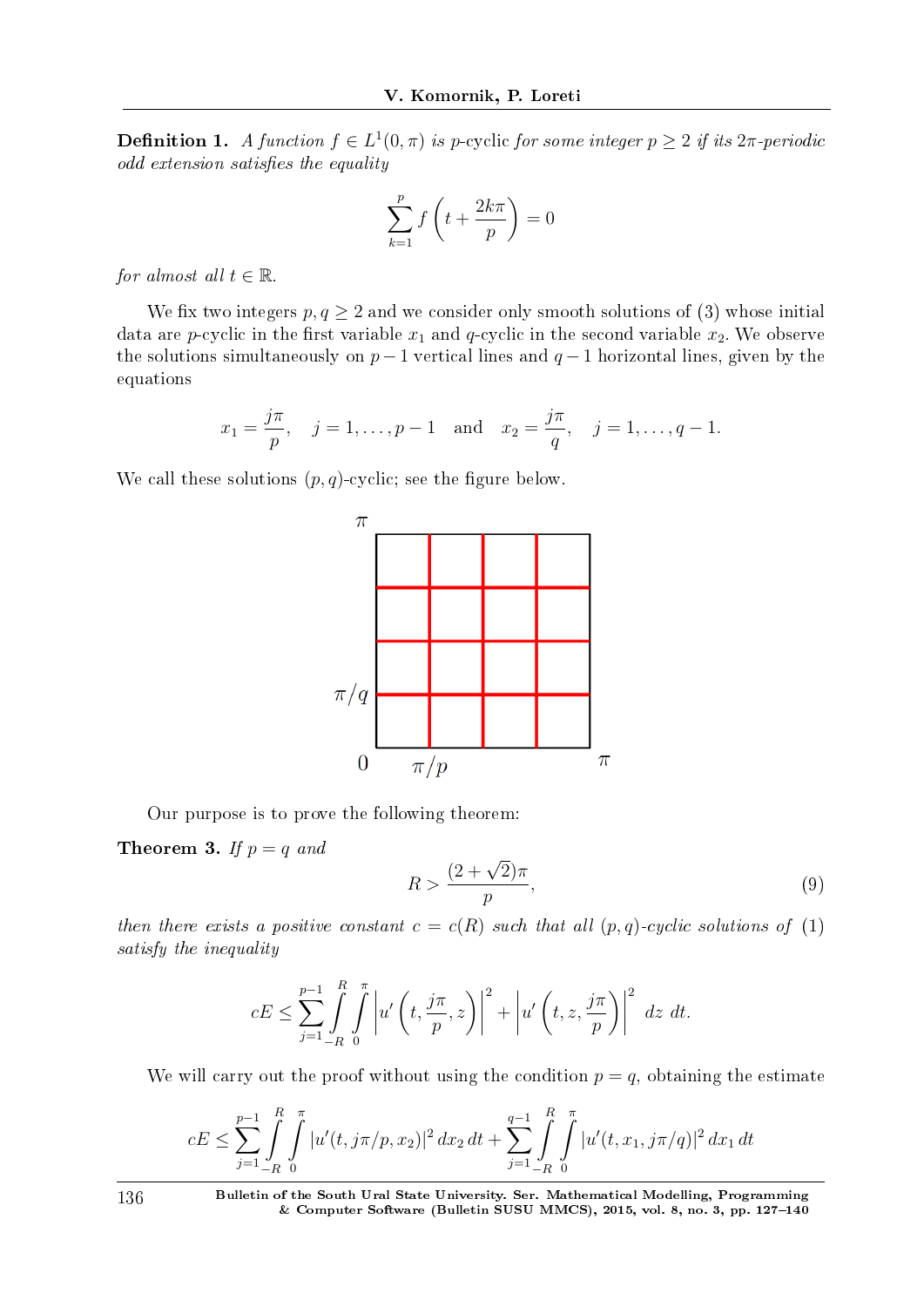if *R* is sufficiently large. However, for  $p \neq q$  the condition (9) is replaced by a more complicated expression, difficult to evaluate (see  $(10)$  below).

For the proof we start by deducing from (6) that

$$
u'(t, x_1, x_2) = \sum_{k_1=1}^{\infty} \sum_{k_2=1}^{\infty} i|k| \left( a_k e^{i|k|t} - b_k e^{-i|k|t} \right) \sin(k_1 x_1) \sin(k_2 x_2).
$$

Hence for each  $j = 1, \ldots, p-1$  we have

$$
u'(t, j\pi/p, x_2) = \sum_{k_1=1}^{\infty} \sum_{k_2=1}^{\infty} i|k| \left( a_k e^{i|k|t} - b_k e^{-i|k|t} \right) \sin(k_1 j\pi/p) \sin(k_2 x_2) =
$$
  
= 
$$
\sum_{\ell=1}^{2p} \sin(\ell j\pi/p) \sum_{k_1 \equiv \ell} \sum_{k_2=1}^{\infty} i|k| \left( a_k e^{i|k|t} - b_k e^{-i|k|t} \right) \sin(k_2 x_2);
$$

in the middle sum of the last line  $k_1$  runs over the set of positive integers congruent to  $\ell$ modulo 2*p*.

Since  $\sin(\ell(j+p)\pi/p) = (-1)^{\ell} \sin(\ell(j\pi/p))$  for  $j = 1, \ldots, p$ , we may rewrite the last equality as

$$
u'(t, j\pi/p, x_2) = \sum_{\ell=1}^p \sin(\ell j\pi/p) f_{\ell}(t, x_2)
$$

with

$$
f_{\ell}(t,x_2) = i \sum_{k_1 \equiv \ell} \sum_{k_2=1}^{\infty} \pm |k| \left( a_k e^{i|k|t} - b_k e^{-i|k|t} \right) \sin(k_2 x_2);
$$

here and in the following formulas  $k_1$  runs over the set of positive integers congruent to  $\ell$ modulo  $p$  (and not  $2p$ ).<sup>5</sup>

Since  $\sin(\ell j\pi/p) = 0$  for  $j = p$  and since the matrix  $(\sin(\ell j\pi/p))_{\ell,j=1}^{p-1}$  is invertible<sup>6</sup>, it follows that

$$
c_1 \sum_{\ell=1}^{p-1} |f_{\ell}(t, x_2)|^2 \le \sum_{j=1}^{p-1} |u'(t, \ell j \pi / p, x_2)|^2 \le c_2 \sum_{\ell=1}^{p-1} |f_{\ell}(t, x_2)|^2
$$

with two positive constants  $c_i = c_i(p)$ ,  $i = 1, 2$ .

Integrating the left inequality and using the orthogonality of the functions  $sin(k_2x_2)$ we get

$$
\sum_{j=1}^{p-1} \int_{0}^{\pi} |u'(t, \ell j \pi / p, x_2)|^2 dx_2 \ge c_1 \sum_{\ell=1}^{p-1} \int_{0}^{\pi} |f_{\ell}(t, x_2)|^2 dx_2 =
$$
  
= 
$$
\frac{c_1 \pi}{2} \sum_{\ell=1}^{p-1} \sum_{k_2=1}^{\infty} \left| \sum_{k_1 \equiv \ell} \pm |k| \left( a_k e^{i|k|t} - b_k e^{-i|k|t} \right) \right|^2.
$$

<sup>5</sup>The signs  $\pm$  can be precised, but it is not necessary for the sequel: it is equal to 1 if  $k_1 \equiv \ell \mod 2p$ , and  $-1$  if  $k_1 \equiv \ell + p \mod 2p$ .

 $6$ See [16, Problem 277].

Вестник ЮУрГУ. Серия «Математическое моделирование и программирование≫ (Вестник ЮУрГУ ММП). 2015. Т. 8, № 3. C. 127–140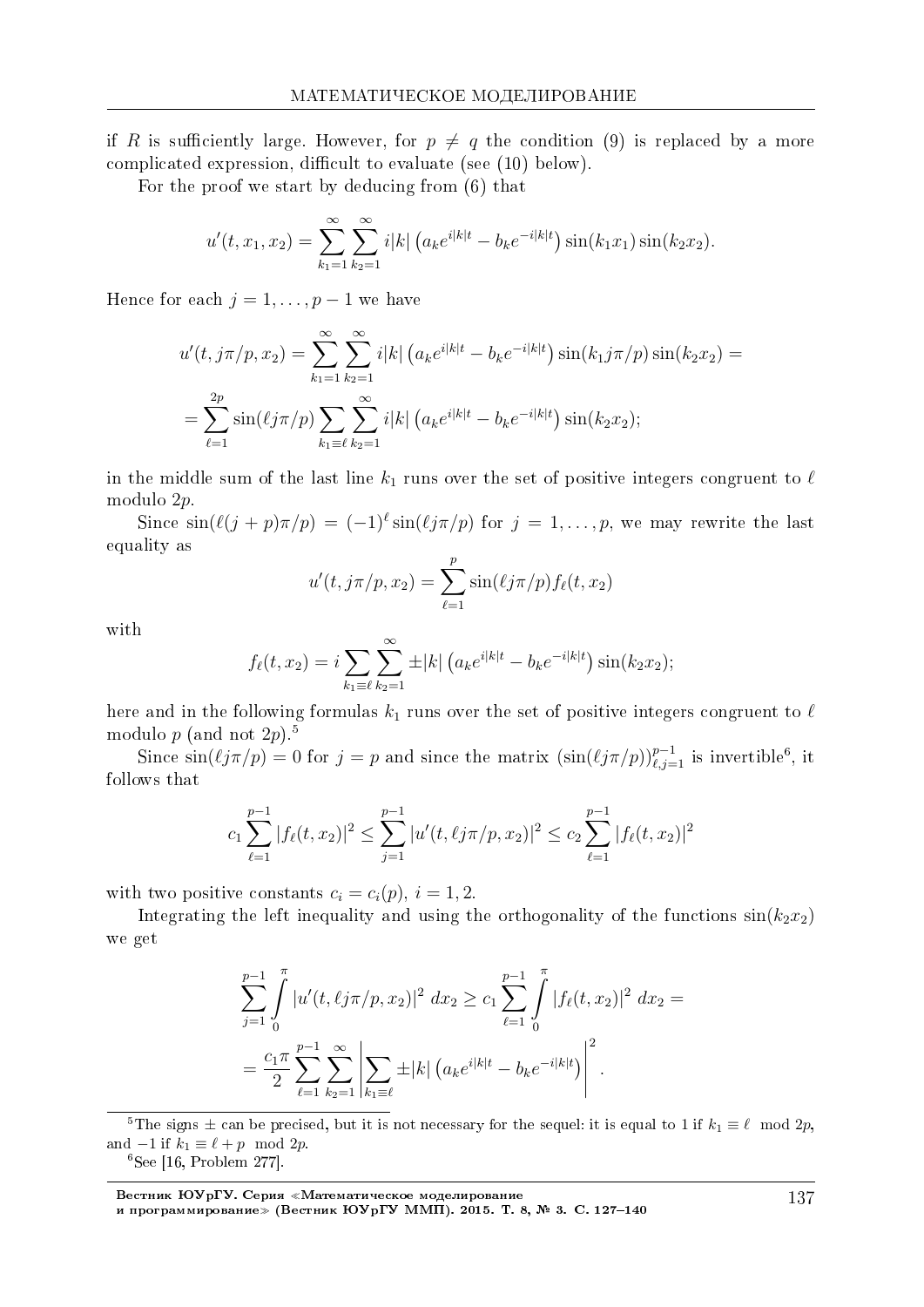Integrating in time the preceding inequality, using Lemma 1 and observing that now integrating in time the preceding inequality, using Lemma 1 and observing that now<br>we may apply Theorem 1 with  $\gamma_1 = (\sqrt{2} - 1)p$  (instead of  $\gamma_1 = (\sqrt{2} - 1)$ ) for each fixed *k*<sub>2</sub> because of the congruence condition  $k_1 \equiv \ell \mod p$ , we obtain the following estimate:

$$
\sum_{j=1}^{p-1} \int_{-R}^{R} \int_{0}^{\pi} |u'(t, \ell j \pi / p, x_2)|^2 dx_2 dt \ge
$$
\n
$$
\geq \frac{c_1 \pi}{2} \sum_{\ell=1}^{p-1} \sum_{k_2=1}^{\infty} \frac{4R}{\pi} \left( \sum_{\substack{k_1 \geq \ell \\ k_1 \geq k_2}} |k|^2 (|a_k|^2 + |b_k|^2) - \frac{\pi^2}{R^2 \gamma_1^2} \sum_{k_1 \geq \ell} |k|^2 (|a_k|^2 + |b_k|^2) \right).
$$

Since for  $(p, q)$ -cyclic solutions we have  $a_k = b_k = 0$  whenever  $k_1 \equiv 0$  (see [11, Lemma 4.1]), we may change  $\sum_{\ell=1}^{p-1}$  artificially to  $\sum_{\ell=1}^{p}$ . Then the last expression becomes

$$
\sum_{j=1}^{p-1} \int_{-R}^{R} \int_{0}^{\pi} |u'(t, \ell j \pi / p, x_2)|^2 dx_2 dt \ge
$$
  
 
$$
\geq 2c_1 R \sum_{k_2=1}^{\infty} \left( \sum_{k_1=k_2}^{\infty} |k|^2 (|a_k|^2 + |b_k|^2) - \frac{\pi^2}{R^2 \gamma_1^2} \sum_{k_1=1}^{\infty} |k|^2 (|a_k|^2 + |b_k|^2) \right).
$$

Exchanging the role of  $x_1$  and  $x_2$  we have also the symmetric estimate

$$
\sum_{j=1}^{q-1} \int_{-R}^{R} \int_{0}^{\pi} |u'(t, x_1, \ell j \pi / q)|^2 dx_1 dt \ge
$$
  
 
$$
\geq 2c_1 R \sum_{k_1=1}^{\infty} \left( \sum_{k_2=k_1}^{\infty} |k|^2 (|a_k|^2 + |b_k|^2) - \frac{\pi^2}{R^2 \gamma_2^2} \sum_{k_2=1}^{\infty} |k|^2 (|a_k|^2 + |b_k|^2) \right)
$$

with  $\gamma_2 = (\sqrt{2} - 1)q$ . Adding the two inequalities we conclude that

$$
\sum_{j=1}^{p-1} \int\limits_{-R}^{R} \int\limits_{0}^{\pi} |u'(t, \ell j \pi / p, x_2)|^2 dx_2 dt + \sum_{j=1}^{q-1} \int\limits_{-R}^{R} \int\limits_{0}^{\pi} |u'(t, x_1, \ell j \pi / q)|^2 dx_1 dt
$$
  

$$
\geq c \sum_{k_1=1}^{\infty} \sum_{k_2=1}^{\infty} |k|^2 (|a_k|^2 + |b_k|^2)
$$

with

$$
c := 2R\left(\min\{c_1(p), c_1(q)\} - \frac{\pi^2 c_1(p)}{R^2 \gamma_1^2} - \frac{\pi^2 c_1(q)}{R^2 \gamma_2^2}\right). \tag{10}
$$

In view of (7) the theorem follows if  $c > 0$ . For  $p = q$  this is equivalent to (9).

Part of this work was done during the visit of the first author at the Dipartimento di Scienze di Base e Applicate per l'Ingegneria of the Sapienza Universita di Roma in May-July 2014. The author wishes to thank the department for its hospitality.

138 Bulletin of the South Ural State University. Ser. Mathematical Modelling, Programming & Computer Software (Bulletin SUSU MMCS), 2015, vol. 8, no. 3, pp.  $127-140$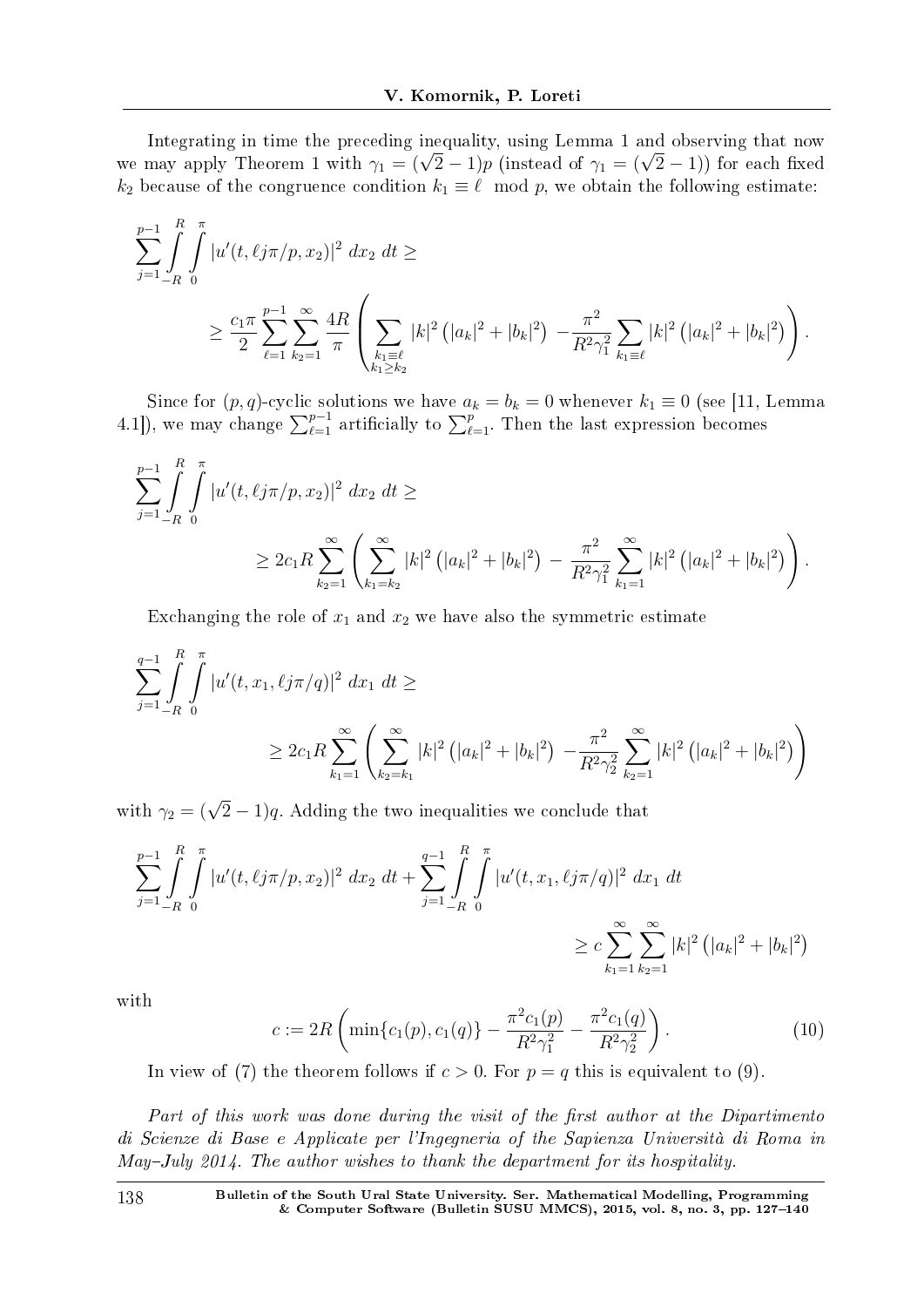#### References

- 1. Lasiecka I., Triggiani R. Regularity of Hyperbolic Equations under *L*2(0*, T*;*L*2(Γ)) Boundary Terms. Appl. Math. and Optimiz., 1983, vol. 10, pp. 275-286. DOI: 10.1007/BF01448390
- 2. Lions J.-L. *Contrôle des systèmes distribués singuliers*. Paris, Gauthier-Villars, 1983.
- 3. Ho L.F. Observabilite frontiere de l'equation des ondes. C. R. Acad. Sci. Paris Ser. I Math., 1986, vol. 302, pp. 443-446.
- 4. Lions J.-L. Exact Controllability, Stabilizability, and Perturbations for Distributed Systems.  $Siam$  Rev., 1988, vol. 30, pp. 1–68. DOI: 10.1137/1030001
- 5. Lions J.-L. Contr*o*ˆlabilite exacte et stabilisation de systemes distribues I-II. Masson, Paris, 1988.
- 6. Bardos C., Lebeau G., Rauch J. Sharp Sufficient Conditions for the Observation, Control and Stabilization of Waves from the Boundary. SIAM J. Control Optim., 1992, vol. 30, pp. 1024-1065. DOI: 10.1137/0330055
- 7. Komornik V. Controlabilite Exacte en un Temps Minimal. C. R. Acad. Sci. Paris Ser. I  $Math., 1987, vol. 304, pp. 223-225.$
- 8. Mehrenberger M. An Ingham Type Proof for the Boundary Observability of a N-d Wave Equation. C. R. Math. Acad. Sci. Paris, 2009, vol. 347, no. 1-2, pp. 63–68. DOI: 10.1016/j.crma.2008.11.002
- 9. Ingham A.E. Some Trigonometrical Inequalities with Applications in the Theory of Series. Math. Z., 1936, vol. 41, pp. 367-379. DOI: 10.1007/BF01180426
- 10. Komornik V., Miara B. Cross-Like Internal Observability of Rectangular Membranes. Evol. Equations and Control Theory, 2014, vol. 3, no. 1, pp.  $135-146$ . DOI:  $10.3934$ /eect.2014.3.135
- 11. Komornik V., Loreti P. Observability of Rectangular Membranes and Plates on Small Sets. Evol. Equations and Control Theory, 2014, vol. 3, no. 2, pp. 287-304. DOI: 10.3934/eect.2014.3.287
- 12. Komornik V., Loreti P. Fourier Series in Control Theory. New York, Springer-Verlag, 2005.
- 13. Gasmi S., Haraux A. N-Cyclic Functions and Multiple Subharmonic Solutions of Duffing's Equation. J. Math. Pures  $Appl, 2012$ , vol. 97, pp. 411-423. DOI: 10.1016/j.matpur.2009.08.005
- 14. Baiocchi C., Komornik V., Loreti P. Ingham Type Theorems and Applications to Control Theory. Bol. Un. Mat. Ital. B. Series 8, 1999, vol. 2, no. 1, pp. 33–63.
- 15. Baiocchi C., Komornik V., Loreti P. Ingham-Beurling Type Theorems with Weakened Gap Conditions.  $Acta$  Math.  $Hungar, 2002$ , vol. 97, no. 1-2, pp. 55–95. DOI: 10.1023/A:1020806811956
- 16. Fadeev D.K., Sominsky D.K. Problems in Higher Algebra. Moscow, Mir, 1972.
- 17. Haraux A. Series lacunaires et controle semi-interne des vibrations d'une plaque rectangulaire. J. Math. Pures  $Appl.$ , 1989, vol. 68, pp. 457–465.
- 18. Komornik V., Loreti P. Ingham Type Theorems for Vector-Valued Functions and Observability of Coupled Linear Systems. SIAM J. Control Optim., 1998, vol. 37, pp. 461–485. DOI: 10.1137/S0363012997317505
- 19. Komornik V., Loreti P. Multiple-Point Internal Observability of Membranes and Plates. Appl. Anal., 2011, vol. 90, no. 10, pp. 1545–1555. DOI:  $10.1080/00036811.2011.569497$
- 20. Loreti P. On Some Gap Theorems. Proceedings of the 11th Meeting of EWM, CWI Tract, 2005.